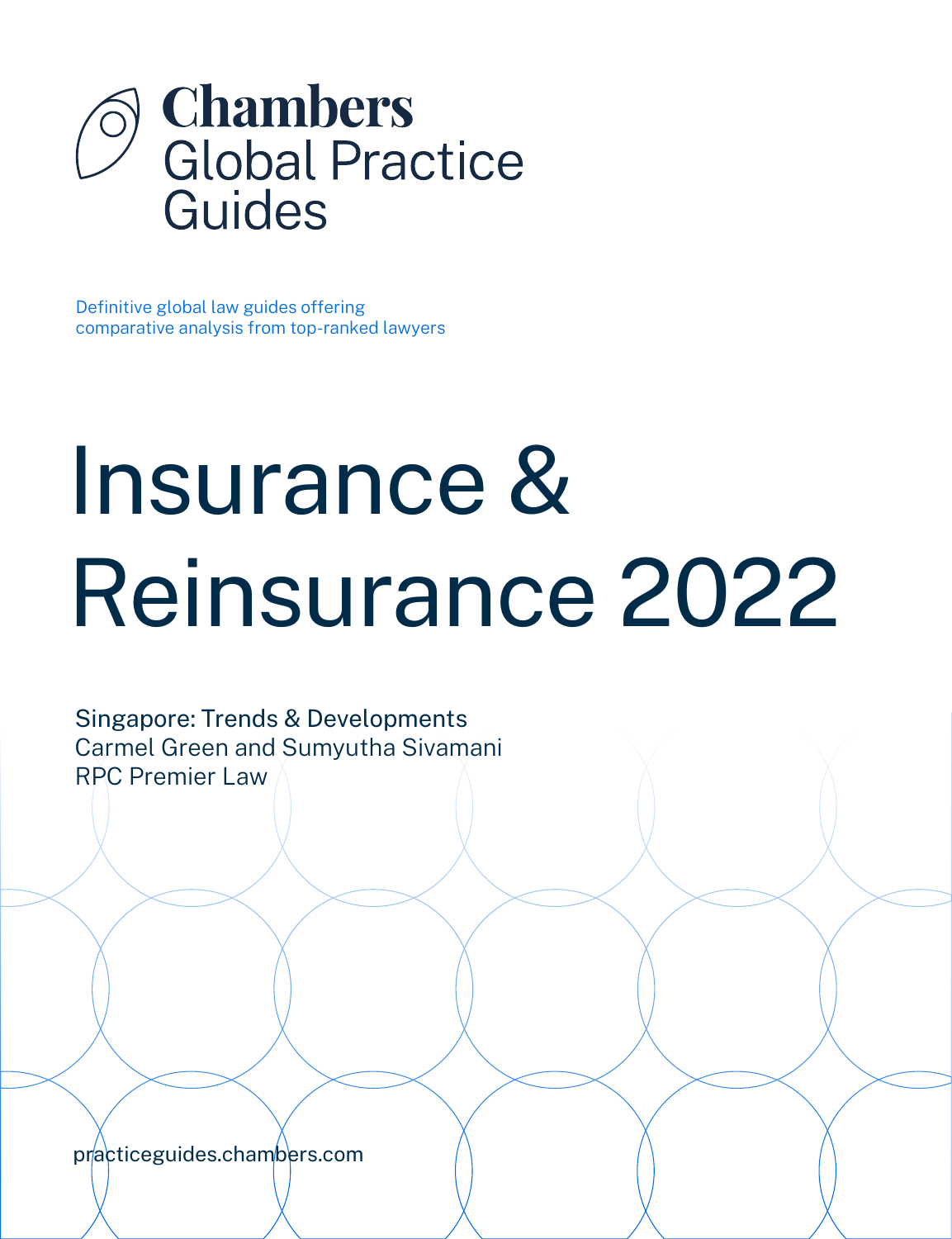## Trends and Developments

*Contributed by: Carmel Green and Sumyutha Sivamani RPC Premier La[w see p.8](#page-7-0)*

#### Introduction

The COVID-19 pandemic has had a major impact on almost all economic sectors, and the insurance industry in Singapore is no exception. While it has been two years since the first outbreak of COVID-19 was reported in Wuhan, China, nearly every country around the world, including Singapore, has struggled to contain the virus, resulting in ongoing economic, health and social displacement issues.

While these issues have posed challenges for local insurers, they have also presented insurers with new business opportunities, and accelerated insurers' adoption of technology to drive efficiencies and expand capabilities across their organisations. This period has also seen a range of significant legal and regulatory developments that stand to impact the local market.

This article will consider some of the main commercial and growth factors, and legal and regulatory developments, impacting the Singapore insurance industry, and likely trends to follow in the short-term future.

#### Commercial/Growth Factors

#### *Expansion of insurtech*

The COVID-19 pandemic has impacted nearly every aspect of daily life, and sped up pre-existing trends in how people consume, work and travel. For insurers, these rapid changes have triggered increased take-up in, or (for those slightly behind the curve) a strong move towards the adoption of, insurtech across all aspects of insurance business, so as to enable it to keep up with a rapidly evolving and increasingly technological society.

Insurtech is an elastic term, essentially referring to technological innovations that are created and implemented to improve the efficiency of the insurance industry.

The following are just a few examples of how insurtech has been deployed within the Singapore insurance industry in the past two years.

#### *1. New usage-based insurance (UBI) offerings for consumers*

UBI, also known as pay-per-mile, is a personalised auto insurance product. Powered by telematics technology, personalisation is achieved by the use of algorithms to analyse the insured's driving data, together with external information from a broad range of sources. For instance, in July 2021, NTUC Income Insurance expanded its coverage for electric vehicles (EVs) by offering UBI to EV owners. Drivers need only pay the insurance premium pegged to the mileage of their EVs. To calculate insurance premiums, the insurer has partnered with automotive marketplace Carro to integrate its artificial intelligenceenabled pricing system with Carro's in-vehicle telematics technology.

UBI offerings are a welcome development in circumstances where COVID-19-related restrictions, combined with increased demand for rideshare services, have reduced the total number of vehicles on the road. Consumers are therefore challenging the notion of paying flat rates for their auto insurance and are looking for insurers that can be competitive and provide personalised offerings.

However, these changes do not come without significant challenges for insurers. A key issue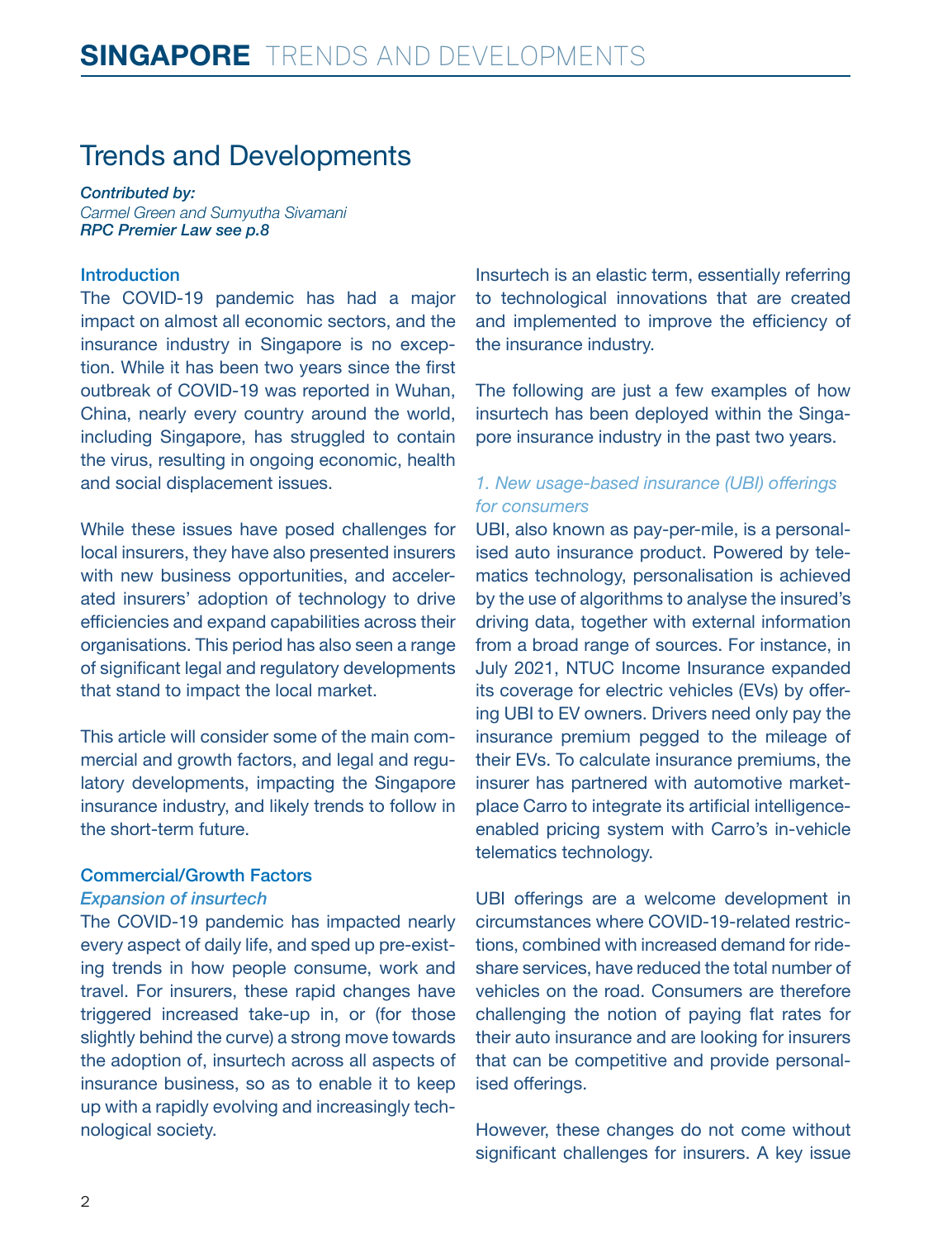*Contributed by: Carmel Green and Sumyutha Sivamani, RPC Premier Law*

will be how to convince consumers to capture and share their driving data to enable premiums to be calculated. A monitoring device in the vehicle may be considered an intrusion of privacy and raises concerns of data ownership and misuse. Accurate underwriting may be another challenge, especially in the early stages. Critical mass data will have to be gathered over a period of time in order to support data analytics and create an effective underwriting model.

#### *2. Subscription-based "Netflix-style" insurance offering*

In July 2021, NTUC Income Insurance also launched Singapore's first subscription-based and customisable insurance offering. Customers can subscribe to any of its three modular insurance packs, offering a combination of life, health and accident products, including mixing and matching, or upgrading and downgrading, the packs at any time, depending on their individual financial demands and changing ability to afford different premiums.

This offering is, again, in keeping with a growing consumer demand for personalised insurance products. Increased affordability means increased access for a wider consumer base. This is especially relevant after the pandemic has impacted virtually every sector industry and, for many, job security is an ongoing concern. Consumers who are concerned that they may not be able to pay for conventional fixed plans, or who have generally had to change their spending habits to make ends meet, stand to benefit, in particular.

#### *3. Deployment of machine learning/artificial intelligence (AI) applications*

Machine learning enables computers to learn from data through techniques that are not explicitly programmed and has been utilised widely by insurers in recent years to assist with rendering insurance advice, claims processing and

risk management. Machine learning has also been deployed to study historical claims data and help prevent fraud by identifying markers of fraudulent claims.

A number of Singapore-based insurers have invested in technologies such as chatbots to promote better and effective customer service. These chatbots provide 24/7 assistance, check billing information and answer common questions, helping insurers to communicate effectively with potential clients. Prudential Singapore is also trialling machine learning-based solutions to automate claim approvals. The algorithm will be able to assess the validity of claims and recommend decisions and payment amounts quickly. These applications will not only enable insurers to save significantly on costs associated with claims handling/processing, but will also help to improve the customer experience through fast claim settlement, effective and structured probing, and efficient administration.

While such applications look to improve internal processes for insurers and customer service for consumers, the use of AI raises a myriad of issues. In particular, the matter of where liability rests for damage caused by malfunctioning AI and/or by decisions taken by AI is largely undeveloped at present, and insurers will need to analyse their own exposure to these risks when utilising AI applications across their processes. The application of AI for health insurance underwriting, whereby AI is used to assess likelihood of risk of genetic disorders/diseases in order to price health insurance, also raises ethical concerns of potentially significant increases in costs of insurance for unhealthy individuals. This may also run into problems with laws protecting against discrimination.

In summary, insurtech is fast looking to revolutionise all aspects of insurance in Singapore. Traditional insurance models face fundamental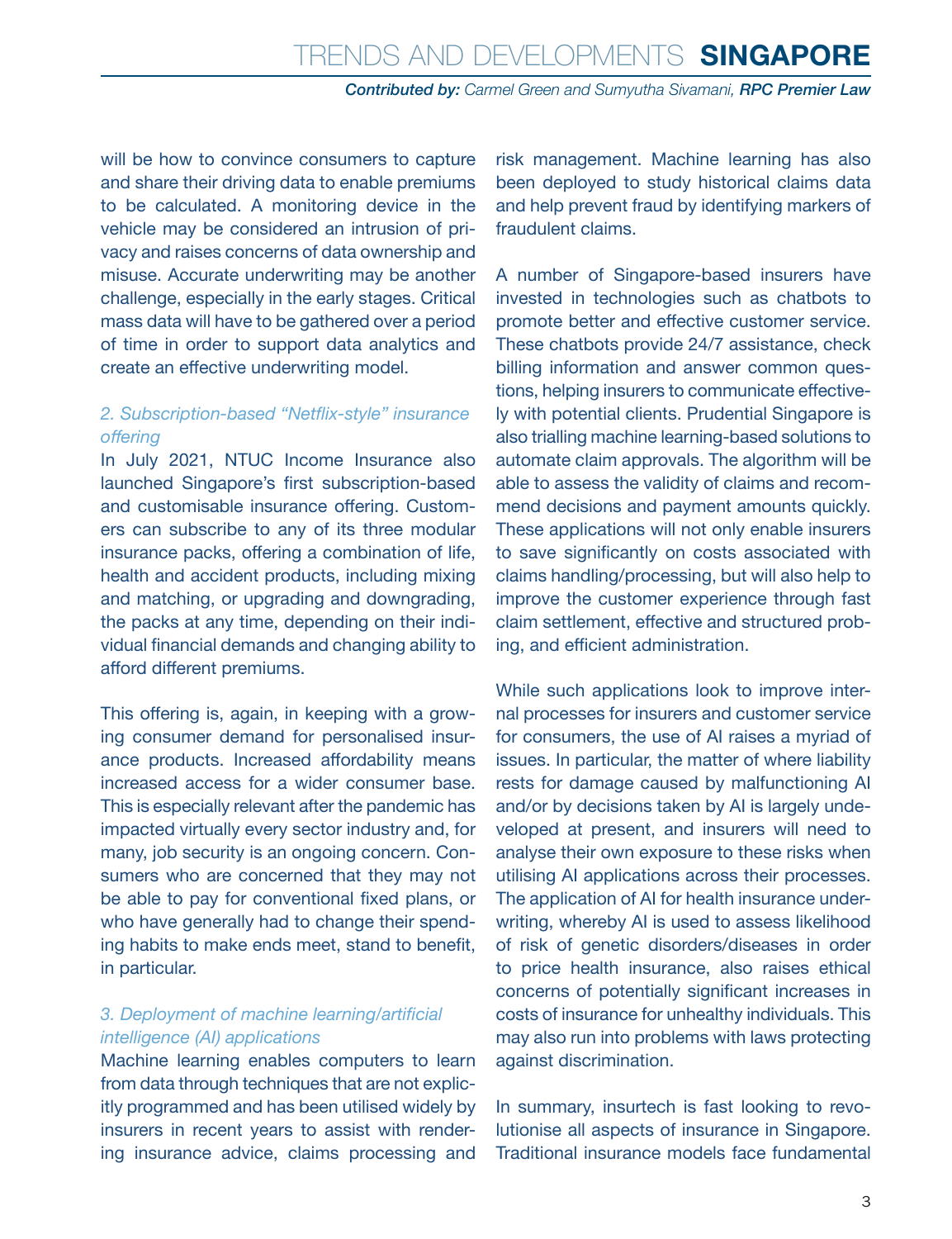# **singapore** Trends and Developments

*Contributed by: Carmel Green and Sumyutha Sivamani, RPC Premier Law*

challenges and insurers slow to embrace new technology will struggle to compete and retain their positions in the industry moving forward.

#### *Rise in cybercrime*

The COVID-19 pandemic has required most businesses to migrate to working from home and, as a result, corporates have adopted a range of new technologies to facilitate this and maintain business continuity. This has, unfortunately but inevitably, led to a rapid rise in malicious cyber activities as weakened IT infrastructures have given rise to increased opportunities to exploit system vulnerabilities.

The Cyber Security Agency of Singapore (CSA) has reported that cybercrime accounted for 43% of all crime in Singapore in 2020, with the COVID-19 pandemic being a key factor in online threats and a primary source of cyber scams; in particular, phishing scams. The CSA has attributed this trend, at least in part, to the rapid growth of e-commerce and the proliferation of community marketplace and social media platforms, as Singaporeans are carrying out more online transactions during the COVID-19 pandemic than ever before. The CSA has also reported that local ransomware cases have increased by 154% since 2019, in line with global trends, as ransomware operators are deploying increasingly sophisticated tactics. The CSA has warned that these trends are likely to continue and has warned businesses to keep their cybersecurity infrastructure under constant review and to build and develop systems to be resilient to (or, if not resistant, capable of promptly recovering from) cyber-attacks.

This growing threat of cyber-attacks has fuelled a demand for cyber insurance policies, particularly among small and mid-size businesses that typically have limited resources to invest in their IT security infrastructure. This demand has been further fuelled by recent amendments to the Personal Data Protection Act (PDPA) in February 2021, which include harsher penalties for breaches of the PDPA. Companies are therefore now increasingly concerned with data breaches and look to cyber insurance policies to mitigate the high reputational and financial risks associated with such breaches.

While these trends have led to an increasing number of products in the market to cater for different companies and risks, at the same time, insurers have been tightening capacity for cyber cover in Singapore, in line with broader global trends. The increase in the volume and value of claims being submitted under these policies, combined with the data that has been gathered as a result, has led insurers to raise premiums significantly and stipulate tighter underwriting requirements. The cyber insurance market shows no signs of easing in this regard and, if anything, is expected to harden further in the coming months.

#### *Anticipated boost to the maritime sector*

In a debate over the Ministry of Transport's budget, the Senior Minister of State for Transport, Chee Hong Tat, announced that the maritime sector can expect to receive SGD20 billion in investments from industry players by 2024, with the objective being to grow Singapore as a global maritime hub. Mr Chee has indicated that these investments will create more jobs and opportunities, particularly in areas including maritime law and arbitration, ship management and marine insurance.

In view of these projected investments, and with infrastructural investments such as the Tuas Mega Port under way, it is crucial that marine insurers stay nimble by leveraging the growth areas that these rapid developments will create. It is also vital that marine insurers continue to invest in talent development and training, ensur-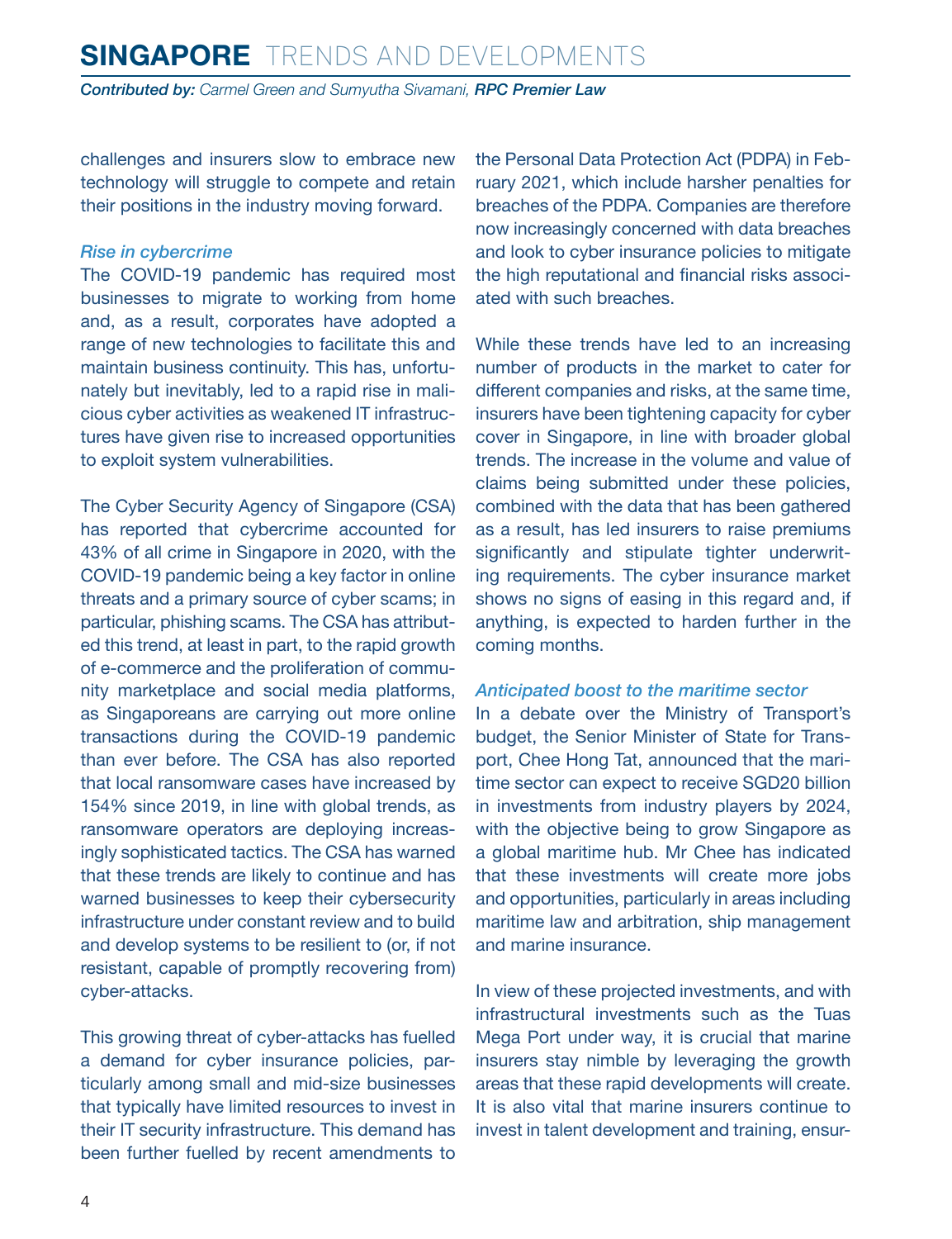ing a future-ready workforce to capitalise on these new opportunities.

#### *Increased demand for general and life insurance products*

Singapore's life insurance industry saw a significant increase in weighted new business premiums for the first six months of 2021, surpassing the same period in 2019 before the onset of COVID-19. This increased uptake in life insurance suggests, perhaps unsurprisingly, that more people are placing greater importance on providing for their long-term financial and healthcare needs amid the pandemic and beyond.

Economic recovery and the gradual reopening of international travel are also expected to revive the demand for general insurance in Singapore. The industry's growth momentum is forecasted to pick up consistently over the next five years, aided by product innovation, digitalisation and infrastructure development projects.

#### Legal and Regulatory Developments *Report on reforming insurance law*

The Law Reform Committee of the Singapore Academy of Law (LRC) has conducted a detailed study of the current deficiencies in the state of insurance law in Singapore and considered the extent to which the industry would benefit from reform. On 28 February 2020, the LRC published its findings and recommendations in a report titled "Reforming Insurance Law in Singapore".

The key areas of focus of the report included the duty of utmost good faith, the duty of disclosure and misrepresentation, warranties, remedies for fraudulent claims, insurable interest, late payment of claims, and select aspects of an intermediary's role.

The key recommendations set out in the report include:

- for the duty of utmost good faith (and related areas), adopting the broad framework and provisions of the UK's Insurance Act 2015 (save for the bifurcated approach to consumer and business insurance in the UK), along with certain desirable features of Australian insurance law;
- repealing Section 62 of Singapore's Insurance Act (IA) (which requires an insurable interest in life-related polices), and amending Section 57 of the IA to provide that an insured has an insurable interest in the life of another person if there is a reasonable prospect that they will suffer economic loss if the insured event occurs;
- removing the requirement for an insurable interest in non-life policies;
- amending Section 53(1) of the Marine Insurance Act to make policyholders liable for the premium payments due under their insurance policies; and
- enacting a specific provision to require insurers to make payment within a "reasonable time".

The authors understand that the report has been submitted to the Monetary Authority of Singapore (MAS), the regulatory authority of insurers, for its consideration. However, given that the report was published just as COVID-19 hit, perhaps unsurprisingly, its findings and recommendations have been de-prioritised for now.

The next stage in the process is to undertake a public consultation exercise, in which the insurance industry will have the opportunity to provide feedback on the foregoing recommendations. While no timeframe is currently in place, when these recommendations eventually fall to be considered, we can expect a series of significant changes in Singapore insurance law.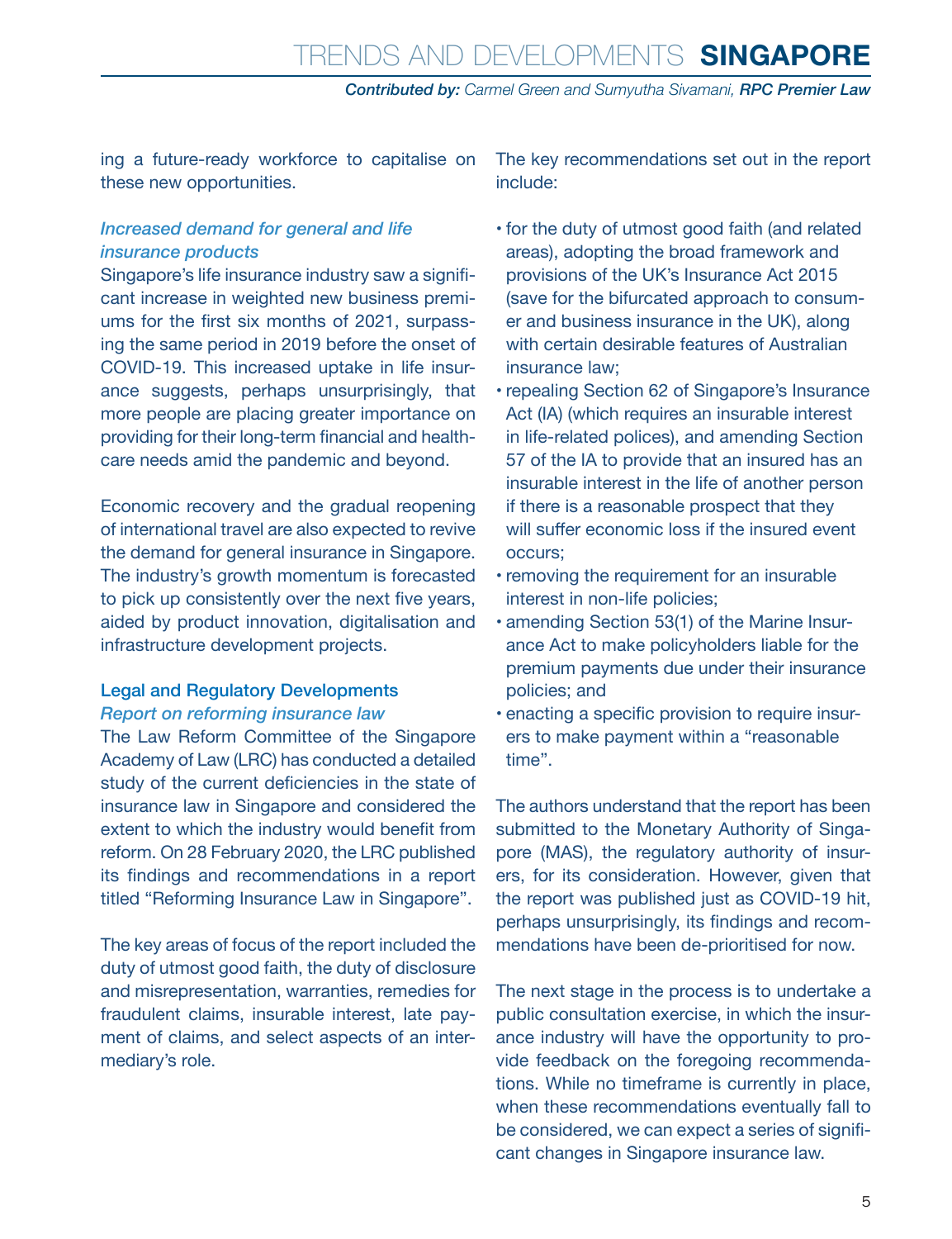# **singapore** Trends and Developments

*Contributed by: Carmel Green and Sumyutha Sivamani, RPC Premier Law*

#### *Online dispute resolution platform for resolving motor accident claims*

Motor insurance policies typically see a high volume of claims arising from legal actions brought pursuant to accidents, making up 37% of all civil cases filed annually in the State Courts of Singapore. This means a significant spend on legal defence costs for motor insurers in addition to protracted resolution of claims.

In order to save on judicial resources, in late 2020, the State Courts launched an online dispute resolution platform exclusively for motor accident claims. This platform is designed to assist parties in resolving their cases without having to commence formal legal action. The platform presents users with a likely apportionment of liability and/or award of damages based on the documents and information submitted by users. It also allows parties to exchange documents and other evidence, and trade offers and record settlement.

This is a welcome development for insurers with significant motor insurance portfolios in circumstances where this platform is set to have a significant impact in terms of reducing defence costs and simplifying claims processing for third-party claims arising from motor insurance policies. Motor insurers should take note, however, that the platform is not immune to exploitation by fraudsters seeking a quick resolution of fraudulent motor accident claims via this platform, where such claims (particularly the low quantum ones) are likely to escape close scrutiny by claims handlers.

#### *Amendments to the Work Injury Compensation Act 2019*

Broad amendments have been made to the Work Injury Compensation Act 2019 (the "WICA 2019") that came into effect on 1 September 2020, while the new regulatory regime for work injury compensation (WIC) insurers was implemented on 1 January 2021.

Pursuant to the amendments, only insurers designated by the Ministry of Manpower (MOM) are now permitted to issue WIC insurance policies, which must be in accordance with MOM's mandated policy terms and conditions. The legislation also saw the expansion of mandatory insurance coverage limits and of the scope of compensation for employees. WIC claims will also no longer be processed by MOM and will instead be insurer-driven under the new regime. In addition, all employers' past claims data will be made available to all designated WIC insurers. With greater information transparency, employers with good safety records will, in due course, be able to enjoy lower premiums and vice versa.

For now, however, these significant changes have led to increased premiums across the market, especially given the expanded compensation limits. This – in combination with the suspension of most workplace activities during the first half of 2020, which resulted in a reduction in the number of workplace accidents – is likely to have given rise to improved loss ratios for WIC insurers. However, the spike is likely temporary. Claim volumes are rising again after workplace activities were allowed to resume (albeit in limited capacities) in 2021. Furthermore, in light of the newly introduced insurer-driven WIC claim processing regime, designated WIC insurers must be ready to take on the increased administration in (and associated costs of) the processing of WIC claims.

#### *MAS Guidelines*

On 9 November 2021, MAS published revised Guidelines on Corporate Governance (the "Guidelines") for all financial holding companies, banks and insurers incorporated in Singapore, providing updated best practice guidance for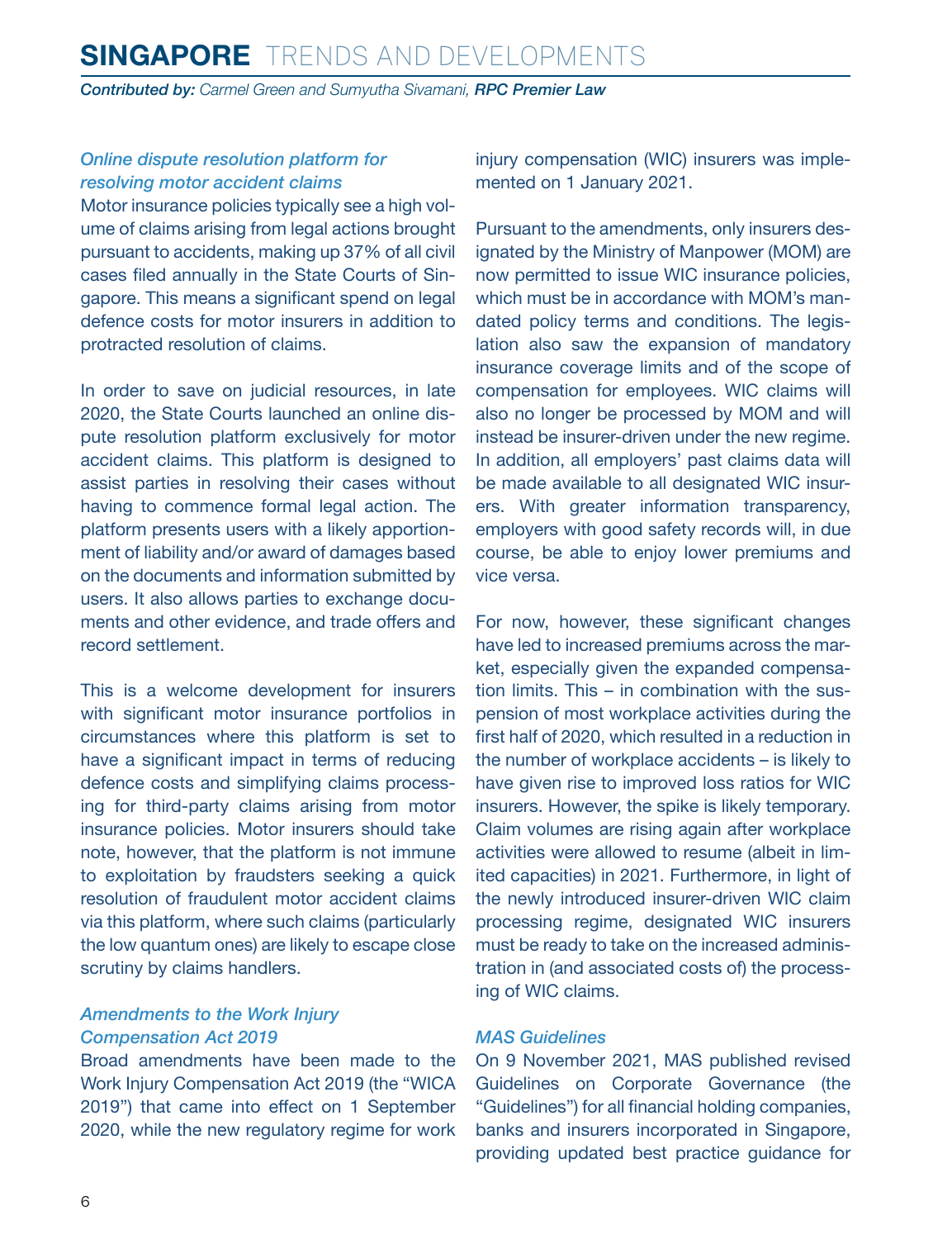*Contributed by: Carmel Green and Sumyutha Sivamani, RPC Premier Law*

financial institutions to observe. Key revisions to the Guidelines include:

- incorporation of the 2018 Code of Corporate Governance (in place of the 2012 version);
- revisions to the Additional Guidelines within the Guidelines to align with international standards and industry good practices;
- refinements to the recommended approach to compliance for different categories of financial institutions subject to the Guidelines; and
- the introduction of a new Additional Guideline on the appointment of non-directors to the Board Risk Committee.

MAS also issued the Individual Accountability and Conduct Guidelines (the "IAC Guidelines"), which came into effect on 10 September 2021. The aim of this move – which follows similar regulatory changes made recently in the UK, Australia and Hong Kong – is to embed a strong culture of responsible and ethical behaviour in all financial institutions, including insurers. The IAC Guidelines cover three key areas, with an outcomes-based, rather than a prescriptive, approach in the methodology to be adopted by financial institutions:

- promoting individual accountability of senior managers;
- strengthening oversight over material risk personnel; and
- reinforcing standards of proper conduct amongst all employees.

Insurers with global group policies and procedures should take steps to review their arrangements and risk management practices to ensure that they are in line with the Guidelines and the IAC Guidelines. This might include reviewing policy provisions that undermine the accountability of senior managers, such as the availability of indemnity for managers and employees against financial penalties for misconduct or other offences.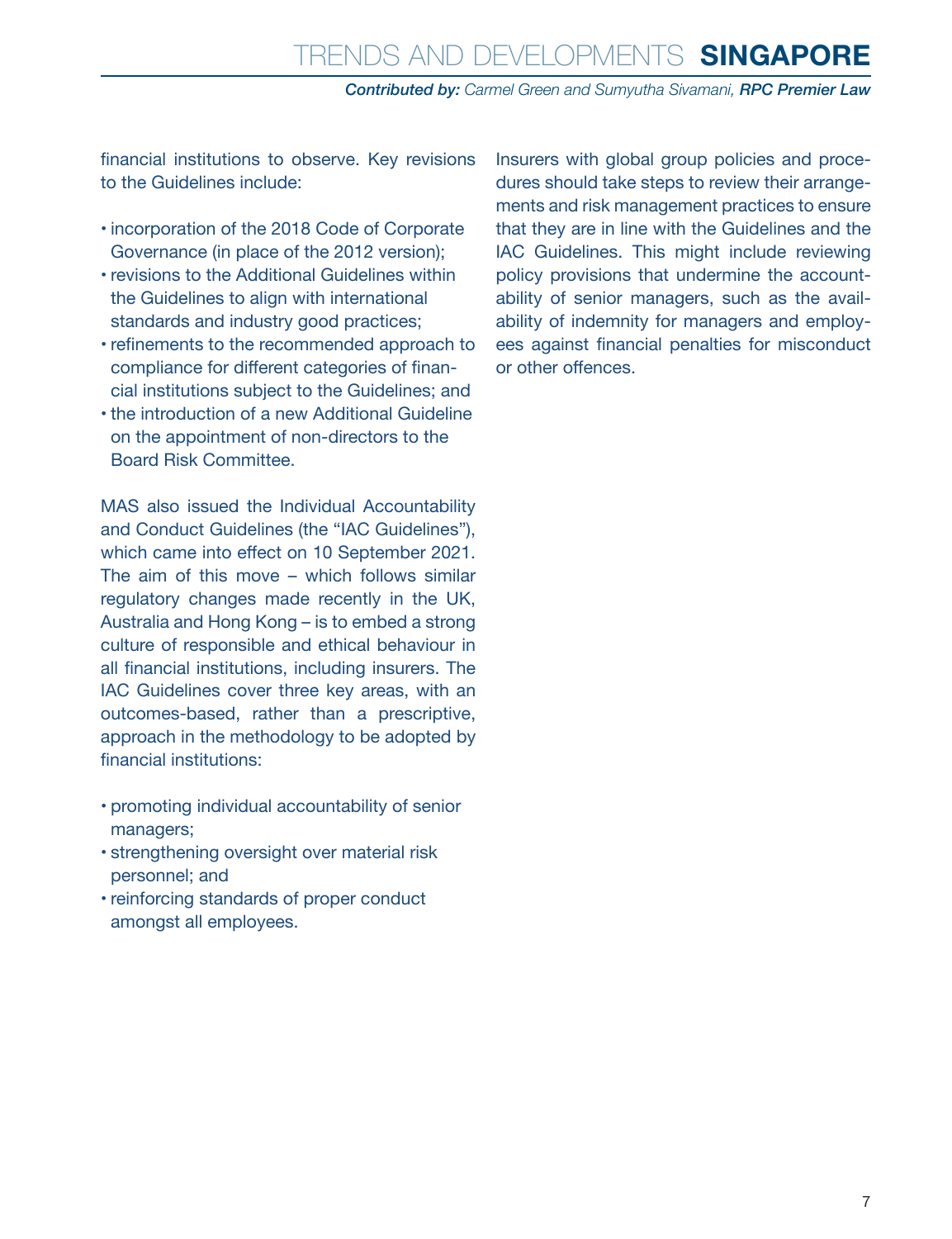# **singapore** Trends and Developments

*Contributed by: Carmel Green and Sumyutha Sivamani, RPC Premier Law*

**RPC Premier Law** combines the international expertise and resources of RPC and the local knowledge of Premier Law, providing an extensive range of advice on multi-jurisdictional matters involving English and Singapore law to deliver an exceptional service. The insurance team has unrivalled, in-depth knowledge of the insurance industry. It is a trusted partner for most international insurers operating in Asia and testament to this is the fact that the firm is on the legal panel of most major insurers operating in Singapore. The teams in Singapore, Hong Kong and the United Kingdom operate as an integrated Asia insurance practice to ensure clients obtain the best-quality service globally. RPC Premier Law's areas of experience include construction, cyber, directors and officers liability, energy (onshore and offshore), fidelity and crime, financial institutions, international property, liability insurance, marine, political risk, trade credit and surety, power generation, products, professional indemnity, reinsurance, warranty and indemnity, and wordings.

#### <span id="page-7-0"></span>**A UTH ORS**



**Carmel Green** is a partner of RPC's Hong Kong and Singapore offices, specialising in insurance-related dispute resolution and advisory work. Her practice covers Hong Kong,

Singapore and the wider South-East Asia region. Carmel has extensive experience in handling a wide range of insurance matters (both contentious and non-contentious) on behalf of all major international insurers and reinsurers, with a specialist focus on complex financial lines, professional indemnity and cyber insurance matters. Carmel advises (re) insurers on policy coverage issues arising under the full range of insurance products designed to address the liabilities of companies, managers and professionals. She acts as monitoring counsel on behalf of insurers for claims brought against their insureds all over the world and has extensive experience in defending large-scale insurance disputes.



**Sumyutha Sivamani** is a senior associate and an experienced commercial litigation and dispute resolution lawyer specialising in insurance and reinsurance. She has extensive

experience in advising insurers and reinsurers on a wide spectrum of contentious and noncontentious matters across all commercial lines, with a particular focus on property, construction, general liability, professional indemnity and financial lines. Sumyutha advises on all aspects of claims, coverage issues and subrogated recoveries. Although her focus is on insurance and reinsurance work, Sumvutha also has significant experience in handling complex domestic and cross-border commercial disputes and investigations, with a focus on contract law, company law and tort law.